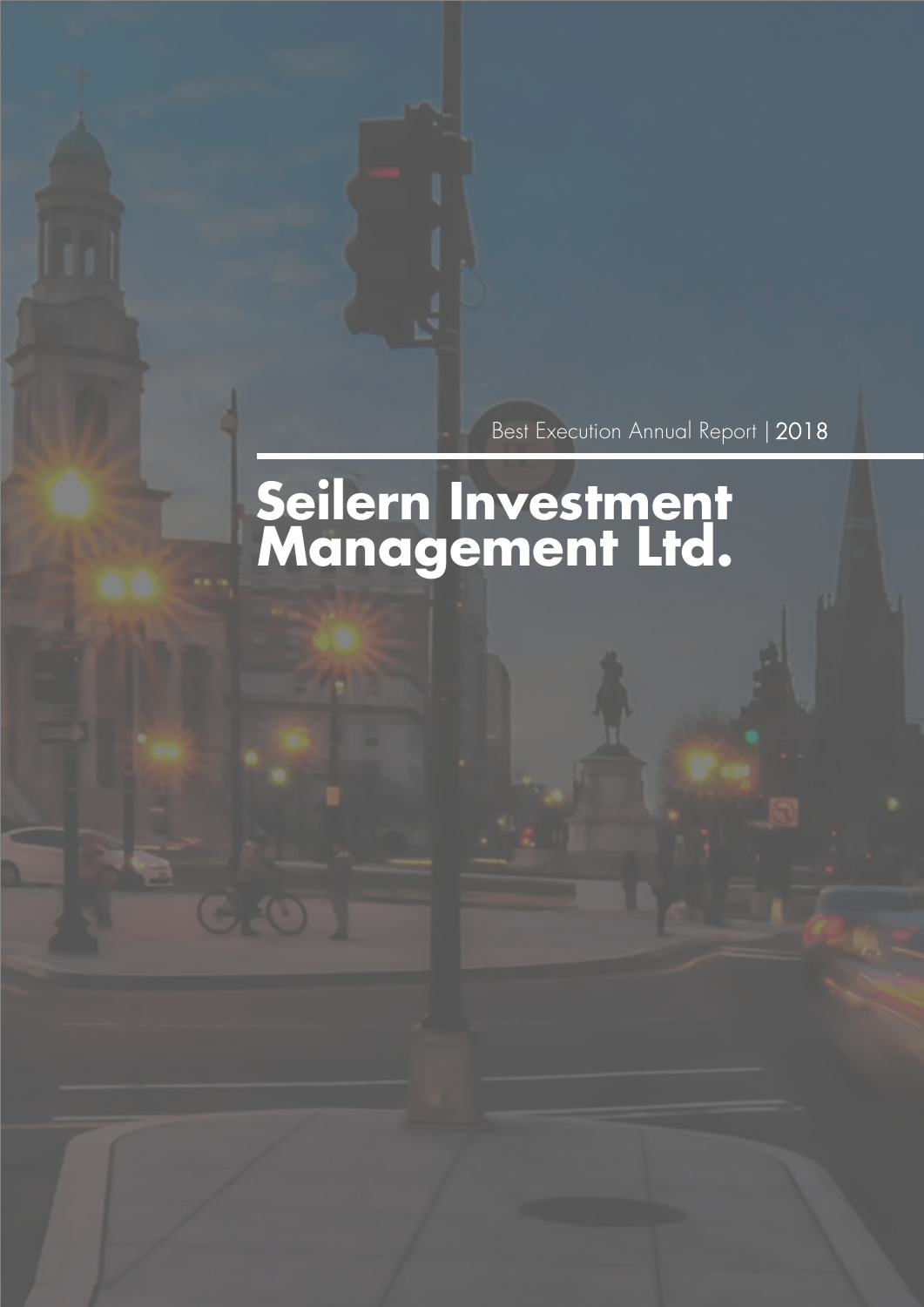

This document is issued by Seilern Investment Management Limited (SIM) for information purposes only and is directed only at persons to whom it may be lawfully be communicated under Section 19 (Investment Professionals) of the Financial Services and Markets Act (Financial Promotions Order (2005) (FPO). For these purposes, this communication is directed only at persons having professional experience in matters relating to investments and investment activity to which this communication relates; and, is therefore available only to such persons or will be engaged in only with such persons. Persons who do not have professional experience in matters relating to investments should not rely on it.

Please note that capital is at risk with any investment. The potential for profit is accompanied by the possibility of loss. Investments in any fund, sub-fund, security, financial instrument and/or product contained in this communication are subject to certain risks. Investments do not guarantee a return, and the value and the income from them can fall as well as rise, so that you may not realise the amount originally invested. Asset allocation, diversification and rebalancing strategies do not insure gains nor guarantee against loss. The use of leverage, shorting, and derivative strategies may accelerate the velocity of the potential losses. The use of currency strategies involves additional risks. Where an investment is denominated in a currency other than sterling, changes in exchange rates between currencies may cause the value of investments to go up or down. International securities entail risk such as currency fluctuation and political instability. Past performances should not be seen as an indication of future results. The levels of taxation depend on individual circumstances of the investor and the law, and the value of tax reliefs are those which currentlyapply.

Any information on the Stryx funds contained herein are collective investment schemes that are sub-funds of Stryx International Funds plc, an open-ended investment company umbrella fund with segregated liability between sub- funds, and registered and domiciled in Dublin, Ireland. In the United Kingdom it is a recognised scheme under s.264 Financial Services and Markets Act 2000 (FSMA) with the Financial Conduct Authority (FCA). Full details of any Stryx funds' objectives, investment policies and risks are located in the Prospectus which is available with the Key Investor Information Document (KIID) in English and in an official language of the jurisdictions in which the Stryx funds may be registered, together with the Report and Accounts. Stryx fund documentation is available free of charge from SIM a[t](mailto:mail@seilerninvest.com) [mail@seilerninvest.com.](mailto:mail@seilerninvest.com)

The funds and/or financial instruments included herein are for references purposes only. Their inclusion and the content of this material does not constitute an offer or invitation to divest or invest in any fund, security, financial instrument and/or product contained herein and/or for any SIM discretionary investment management or any other services. This communication should neither be construed as constituting investment advice and/or a recommendation, whether tax or legal or otherwise, nor opinion regarding the appropriateness or suitability of any investment or strategy. It does not consider the particular circumstances specific to any individual recipient to whom this communication has been sent nor should it be relied on in making an investment decision. Under no circumstance should this communication be considered as constituting an offer by SIM to enter into any contract and/or agreement nor is it a solicitation of an offer to enter into any contract and/or agreement. SIM will not treat the recipient of this communication as it partner, client and/or customer by virtue of the receipt of this communication.

All sources are SIM's unless otherwise stated. Any opinions expressed are those of SIM as of the date of this communication's publication and are subject to change without notice. This communication may contain statements that that constitute or contain forward-looking statements. Such statements may include, without limitation, current opinions and/or commentaries, expectations, projections and/or assumptions concerning aims, strategies, outlook or other nonhistorical matters with respect to, among other things, the operations and performance of SIM's discretionary investment management business and/or the Stryx Funds. You can identify these forward-looking statements by the use of words such as "outlook," "believe," "expect," "potential," "continue," "may," "should," "seek," "approximately," "predict," "intend," "will," "plan," "estimate," "anticipate" or the negative version of these words or other comparable words.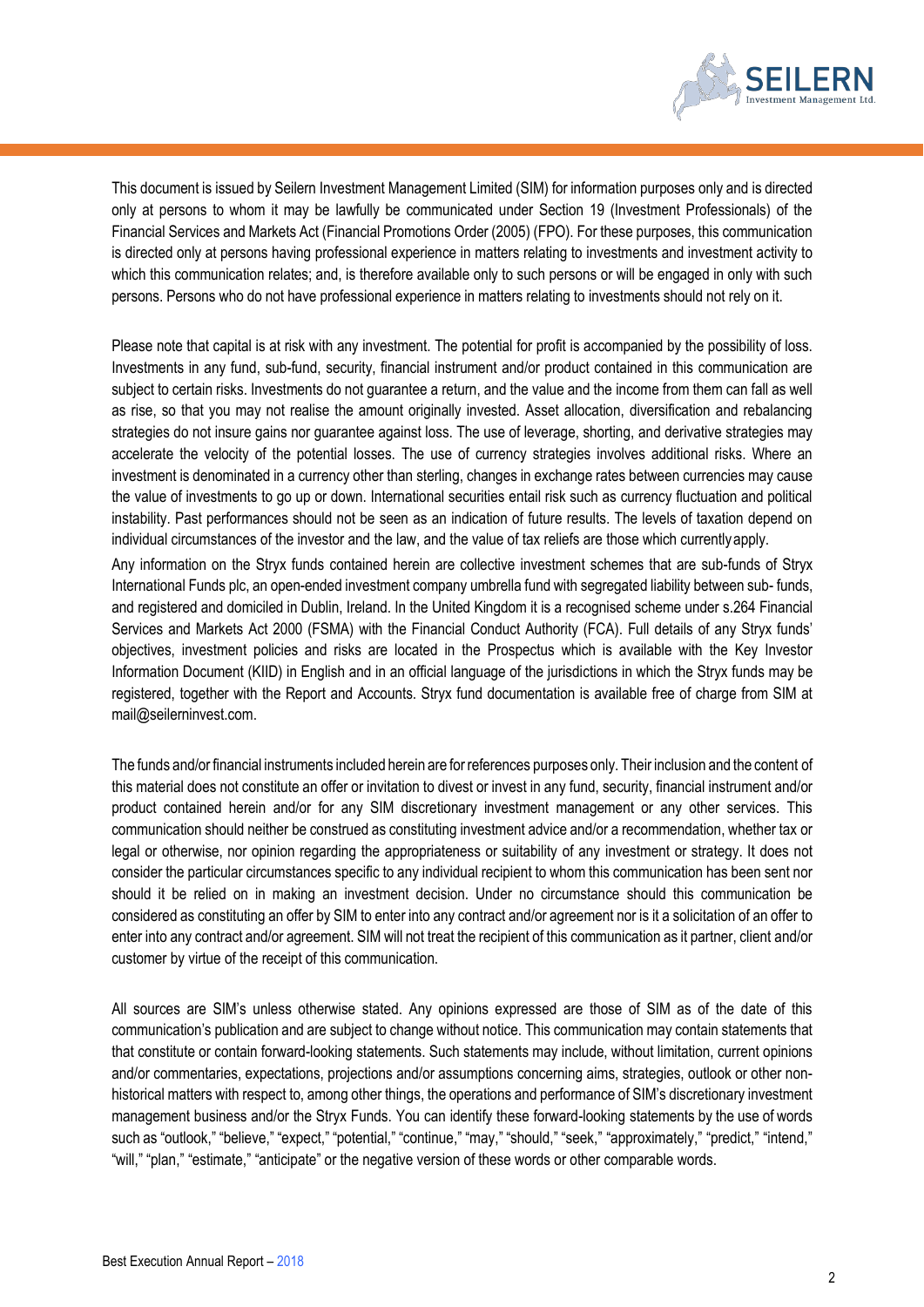

Such forward-looking statements, by their very nature, involve inherent and unknown risks, uncertainties, both general and specific, and other factors which may cause the actual results, financial condition, performance or achievement, or industry results, to be materially different from any future results, performance or achievements expressed or implied by such forward looking statements. Furthermore, these views and/or statements are not intended to predict or guarantee the future performance of any individual security, asset class or investment strategy, markets generally, nor are they intended to predict the future performance of any SIM managed account, portfolio or fund.

Given these uncertainties and risks, you are cautioned not to place any undue reliance on any forward-looking statements. You must consider such risks as a number of important factors and risks could cause actual results to differ materially from any comments, opinions, expectations, projections and/or assumptions expressed or implied in such forward-looking statements.

SIM disclaims any obligation and undertakes no obligation to update or revise any such forward-looking statements or any such statement to reflect future events or developments except as may be required by applicable laws. Any content in this communication is subject to change without notice. Such data may be based on historical data or information provided by third parties.

This communication has been compiled from or arrived at in good faith from sources believed to be reliable. Care has been taken to ensure the accuracy of its content, but no representation or warranty or undertaking (expressed or implied) is made and no responsibility accepted by SIM as to the adequacy, accuracy, completeness or reasonableness of any facts or other information, notice or other document at any time supplied in connection herewith or for any loss, however sustained, by reason of any investment decision based on this publication. This communication may not be reproduced or copies circulated without written authority of SIM and its contents are subject to change without notice. Unless stated otherwise the source of all information is SIM as of the date this communication's publication.

This communication has been prepared on a confidential basis for the sole use of the designated recipient. Use or distribution by any other person is prohibited. There may be laws and or regulatory rules that apply to or restrict the transmission or distribution, directly or indirectly, of this document in other jurisdictions. Any person into whose possession this document falls should inform themselves about such conditions, and observe any such legal or rule applications or restrictions. Any failure to comply with such legal or rule applications or restrictions may constitute a violation of the laws or rules of any such other jurisdictions. It is your responsibility to be aware of and observe all applicable laws and regulations of your relevant jurisdiction. No responsibility to any third party is accepted as this communication has not been prepared and, is not intended, for any other purpose.

SIM is authorised and regulated by the Financial Conduct Authority, whose address is 25 The North Colonnade, Canary Wharf, London, E14 5HS. SIM's FCA firm reference number is 144827. For further details on SIM's regulatory status, please see the FCA's FS Register at [www.fca.gov.uk.](http://www.fca.gov.uk/)

SIM is registered in England and Wales (Company Number 2962937) at 43 Portland Place, London W1B 1 QH. Legal Entity Identifier (LEI) [21380062OLOC8IXGOQ78)].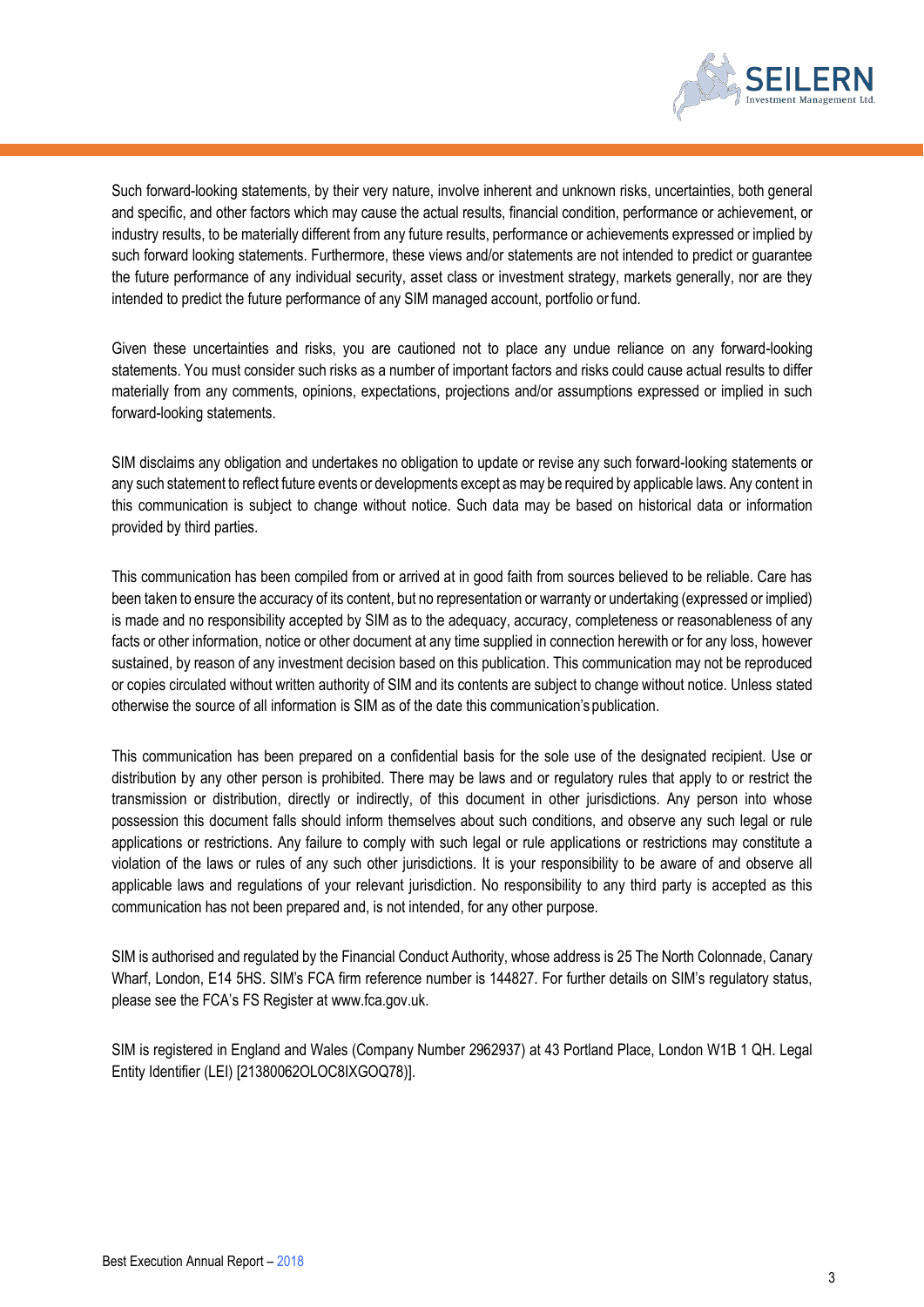

#### **Introduction**

Seilern Investment Management Ltd (hereinafter as "SIM", "we", "our") is authorised and regulated by the Financial Conduct Authority (the "FCA"). In accordance with the Markets in Financial Instruments Directive 2014/65/EU ("MiFID II"), part of our new requirements is to publish and report annually to our clients providing information in respect of our Best Execution Policy ("the Policy"). The aim of this reporting is to promote transparency for our clients thereby enabling them to better understand where their orders have been executed and the overall quality of order execution. This is known as an RTS 28/Art. 65(6) Report (RTS 28 Report).

SIM has produced an Order & Best Execution Policy ("the Policy") which applies to its professional clients and to all financial instruments dealt the course of carrying out investment management business in the European Economic Area (the "EEA").

#### **Scope**

The Policy describes the principles and approach that we follow to ensure that we take all sufficient steps to obtain the best possible result to provide our clients with Best Execution. The policy will be reviewed annually or when a material change is proposed. When reviewing the RTS 28 Report we would at all times refer our clients to our Best Execution Policy which is available free of charge and can be obtained either from our website at [www.seilerninvest.com](http://www.seilerninvest.com/) or by contacting us a[t mail@seilerninvest.com.](mailto:mail@seilerninvest.com)

This report identifies the top five execution venues in terms of trading volumes by asset class and where executed, investment orders in the preceding year. Within this report we are required to publish the top five execution venues where we execute client orders in the preceding year detailing the trading volumes and the quality of these execution venues. This information will be published on an annual basis.

The report will assess our best execution decisions qualitatively and quantitatively. SIM has used a "high touch order process" in the past year. This means that the orders are passed over to a broker, who has the discretion to trade in different markets which include algorithmic trading, matching trades, direct market access. The broker selects the execution venue(s) that will capture the maximum liquidity and create the least disruption to markets. This involves the use of exchanges, dark pools, light pools and auctions. We strongly believe that the trading process as mentioned, offers the best way to execute the firm's orders. If feasible and valuable to the client, SIM may use a "low touch approach if the impact to the traded instrument is similar or better than the high touch process.

# **The relative importance SIM gave to the execution factors including qualitative factors when assessing the quality of execution.**

Our investment objectives are long term (>5 years); as such SIM's investment philosophy is the opposite of a momentum trader, whose objective is to capture a short-termed market move. The execution factors are therefore contingent to the investment decision process.

The price is the prime factor in terms of execution as market entry is an integral part of the firm's research. Prior to trading, SIM takes into consideration liquidity of stock and potential speed of execution. SIM, in most cases operates on a market order basis i.e. it tries to hit the offered or bid price with minimal disruption to the market. In order to obtain the most efficient result, SIM has adopted a high touch order entry as mentioned above. Through a "high touch" order, we aim to find the most liquid venues, notably when trading large volumes or illiquid stocks. Such trading path offers a speedy, undisruptive and a narrow price range, which is beneficial to the investor.

The commission that is charged on a high touch trade is more expensive than a low touch execution but it yields the expected result.

SIM measures the quality of the execution in using TCA's (Transaction Cost Analysis), that yields a performance summary by algorithm, the venue breakdowns, VWAPs and compares the portfolio against other benchmarks.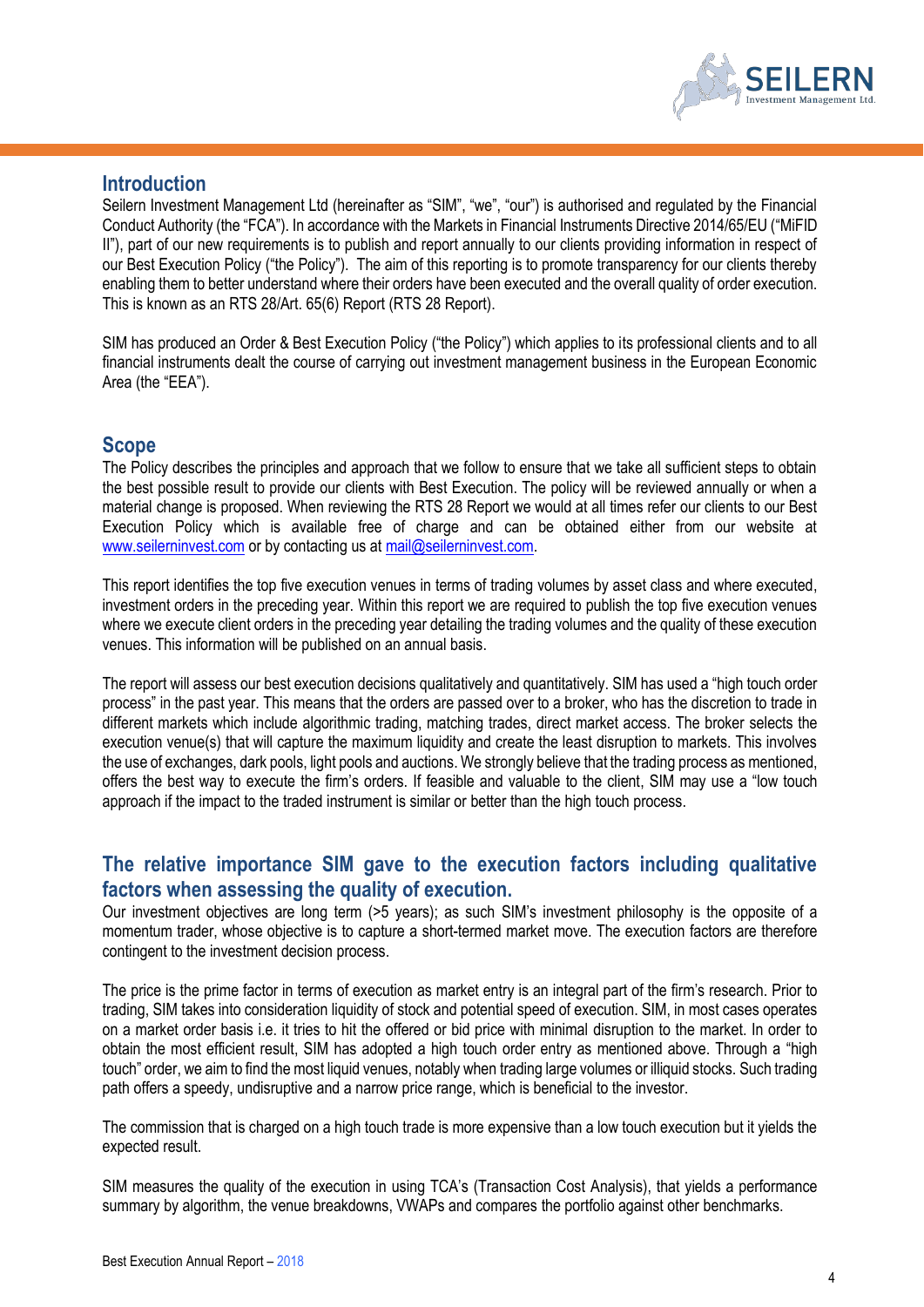

#### **Conflict of interest, common ownerships with respect to any execution venue**

SIM uses two main brokers. There are no close links nor direct shareholding between SIM and its brokers. There are currently no conflicts of interests. Any potential confilct of interest shall be continually monitored.

#### **Specific arrangements with any execution venue**

There are no specific arrangements between SIM and any of the execution venues it may use. SIM uses intermediaries to operate on these exchanges and as such SIM does not receive any discounts, any rebate or any other non-monetary benefit.

#### **Factors that may have led to a change in the execution venues**

Brokers are subject to ongoing monitoring process based on our Broker and Other Trading Intermediaries Policy. This includes, but is not limited to, the brokers credit worthiness, financial stability, a review of the performance of execution services by the broker and the brokers ability to trade effectively on our clients' behalf. Over the course of the next year, this monitoring will also include the RTS 27 and RTS 28 submissions published by the relevant execution venues as well as reviewing each Brokers FCA authorisation together with its financial reports, conflict of interest policies and Best Execution reports and policies as they become available.

SIM's prime concern and aim is the protection of its clients interest. In using a high touch process, SIM delegates market entry to its brokers in order to yield a swift execution as close as to the intended price. SIM has not changed its brokers in the considered year.

#### **Order execution differences according to client categorisation**

SIM only operates for and on behalf of institutional and professional investors. It does not differentiate between the clients, each of which is treated equally on all stages of the investment process.

#### **Other criteria giving precedence over immediate price and cost when executing retail clients' orders.**

SIM operates discretionary accounts and the minimum recommended holding of its investments is five years. Pricing may not always be the prime consideration when entering an order in the market. Besides the liquidity constraint, SIM may refer to the conclusions of its investment research to enter a trade. SIM is not permitted to offer advice and or to take orders from retail customers and as such SIM holds no retail client account.

# **Data or tools used to assess the quality of execution including any data published under Delegated Regulation (EU) 2017/575 (RTS 27)**

SIM will use TCA reports supplied by it brokers on a quarterly basis. This report will entail a range of data computation that give an accurate statement of the quality of the execution.

#### **Use of a consolidated tape provider established under Article 65 of Directive 2014/65/EU**

This is not applicable as SIM does not use the service of a consolidated tape provider.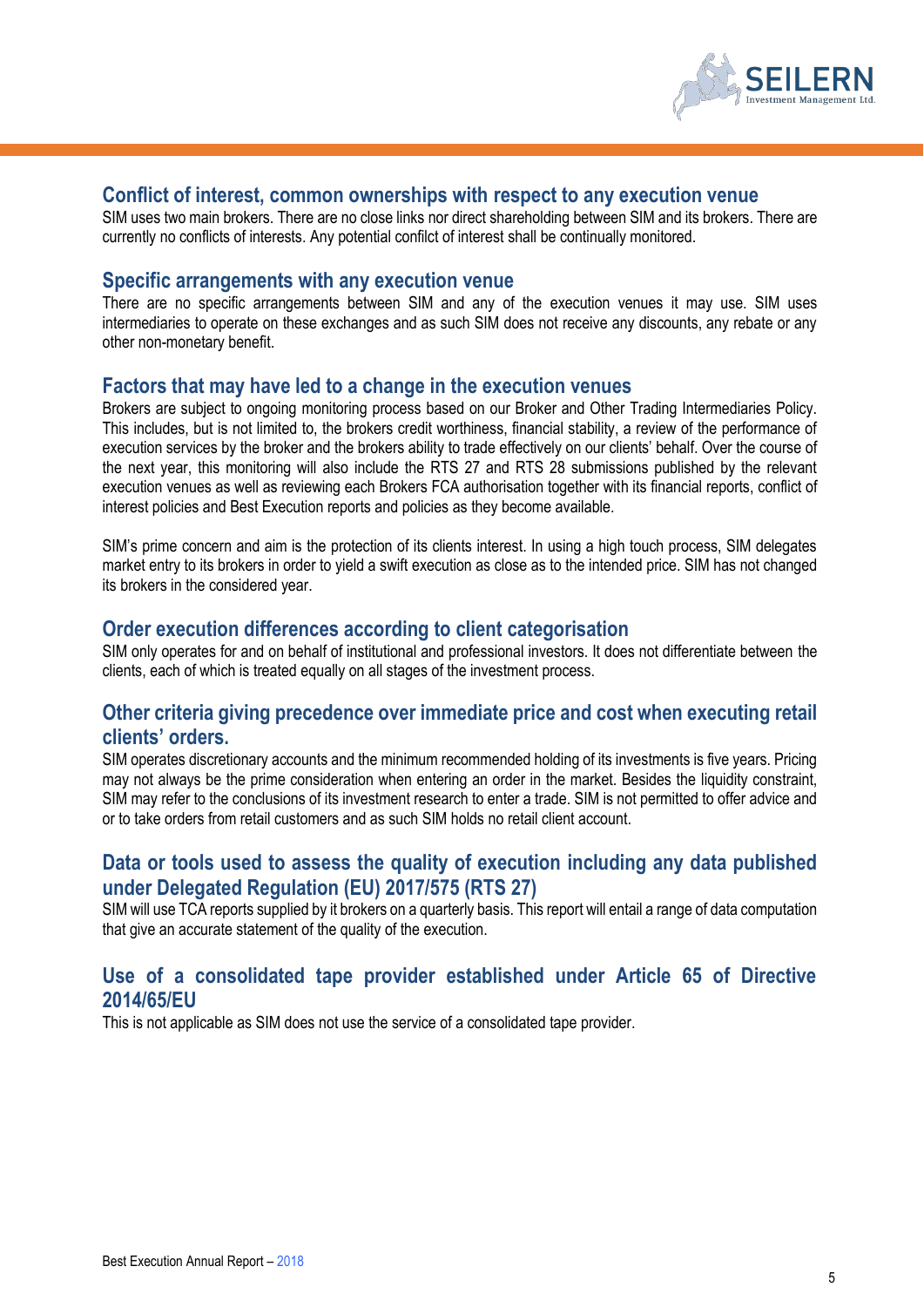

## **Quantitative Assessment**

SIM trades in two types of financial instruments:

- i. Equities, which are traded via its execution brokers; and
- ii. Foreign exchange forwards, which are executed by the funds' depositary in a passive hedging program or by the segregated mandates' custodians. We do not trade currencies on any execution venue but enter into bi-lateral FX contracts.

SIM operates only on discretionary mandates; as such clients will not give SIM specific client instructions in relation to their orders. SIM as the investment advisor is responsible for the investment decisions for and on behalf of its client. SIM will therefore never accept or take a directed order nor will it accept any instructions to route orders to a client's preferred venue.

In the past year, SIM has only processed market orders on a high touch basis. Thus, giving mandate to the execution broker to find the best or most adequate venue to execute its orders in a speedy manner, as previously mentioned. All of SIM's orders has a liquidity constraint given to the broker, which is to impact liquidity on a stock for no more than 10 - 15%. The end result is that the entirety of SIM's orders tend to be aggressive orders as they hit the offered price. The broker has various means to execute an order by either entering an order manually, match a buy or sell in his own book or use an algorithmic function. For future reference, SIM may also, at its discretion, enter price orders, good till cancel orders, day orders or volume orders that may be construed as either passive or aggressive orders.

| Ranking                                                                      |                                    | $\overline{2}$                      | 3                        |
|------------------------------------------------------------------------------|------------------------------------|-------------------------------------|--------------------------|
| <b>Class of instruments</b>                                                  | <b>Equities</b>                    | <b>Equities</b>                     | <b>Equities</b>          |
| Name of venue                                                                | Sanford C. Bernstein &<br>CO., LLC | Sanford C. Bernstein & CO.,<br>LLC. | Redburn (Europe) Limited |
| MIC or LEI                                                                   | 54930017JYZHT7D5CO04               | 54930049G8WQ5OOUSD19                | 213800PKEJQZQXQCOJ04     |
| Proportion of volume traded<br>as a percentage of total in<br>that class     | 48.77%                             | 39.74%                              | 11.49%                   |
| Proportion of orders<br>executed as percentage of<br>total in that class     | 68.65%                             | 21.47%                              | 9.88%                    |
| <b>Passive orders</b>                                                        | $0\%$                              | $0\%$                               | $0\%$                    |
| <b>Aggressive orders</b>                                                     | 100%                               | 100%                                | 100%                     |
| <b>Directed orders</b>                                                       | $0\%$                              | $0\%$                               | $0\%$                    |
| Notification if <1 average<br>trade per business day in the<br>previous year | NO.                                | NO                                  | NO.                      |

# **Appendix 1: Execution venues for professional clients**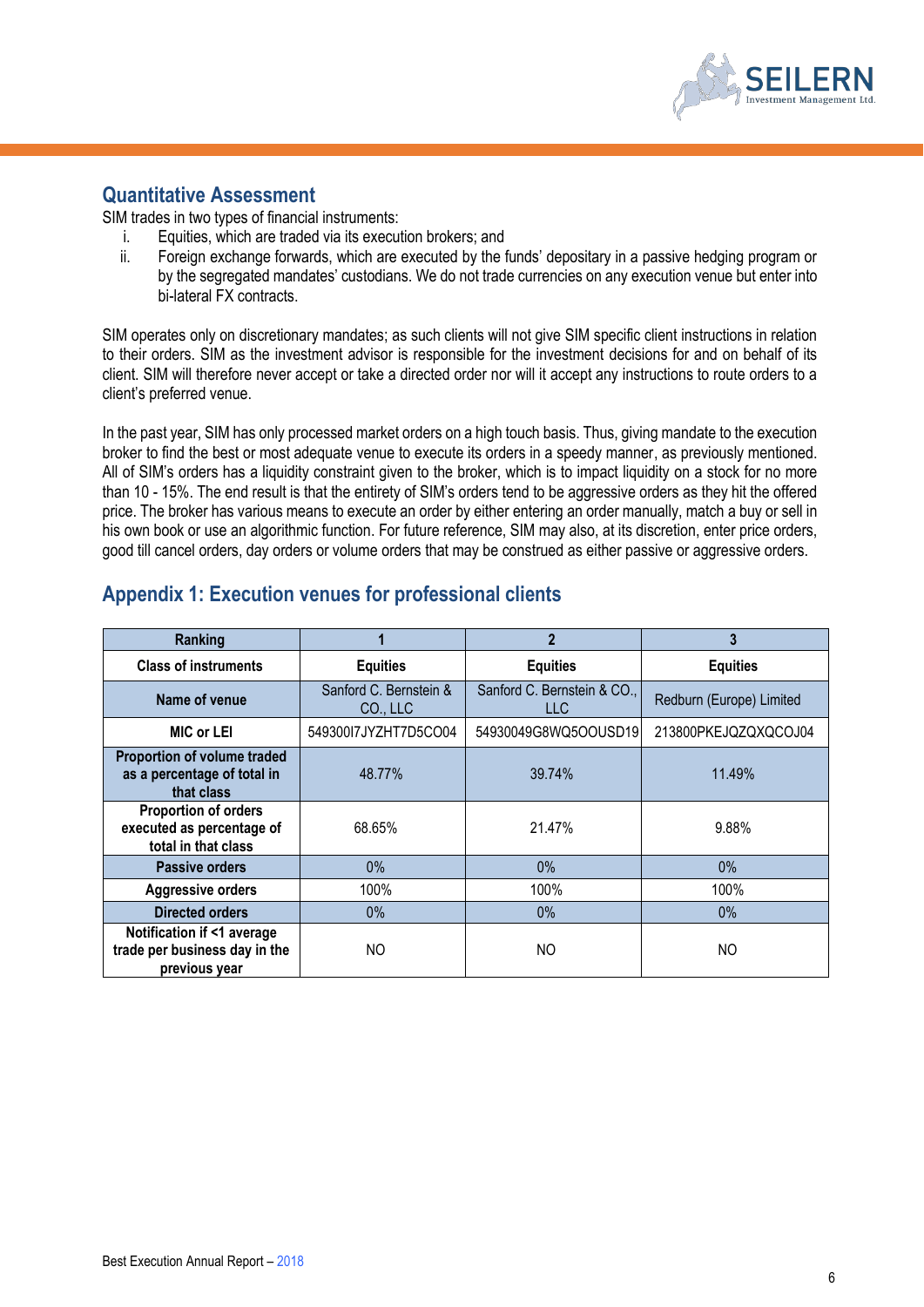

## **Definitions**

- i. A passive order, or if the order is transacted a passive fill, happens when you add liquidity to the market. This happens when a trader enters a bid below the offer price or enters an offer above the bid price. The advantage of entering passive orders is that the trader is not giving up the spread in price.
- ii. An aggressive stock market order is one that removes liquidity posted to the books. Usually an aggressive order crosses the Bid– Ask spread. In other words, an aggressive buy order will be priced on the offer or higher, and an aggressive sell order will be priced on the bid or lower.
- iii. Directed Order is a customer order to buy or sell securities, wherein the customer gives specific instructions to the broker or dealer for the order to be routed to a particular exchange or venue for execution. A directed order is so named because the client directs the order routing for execution.